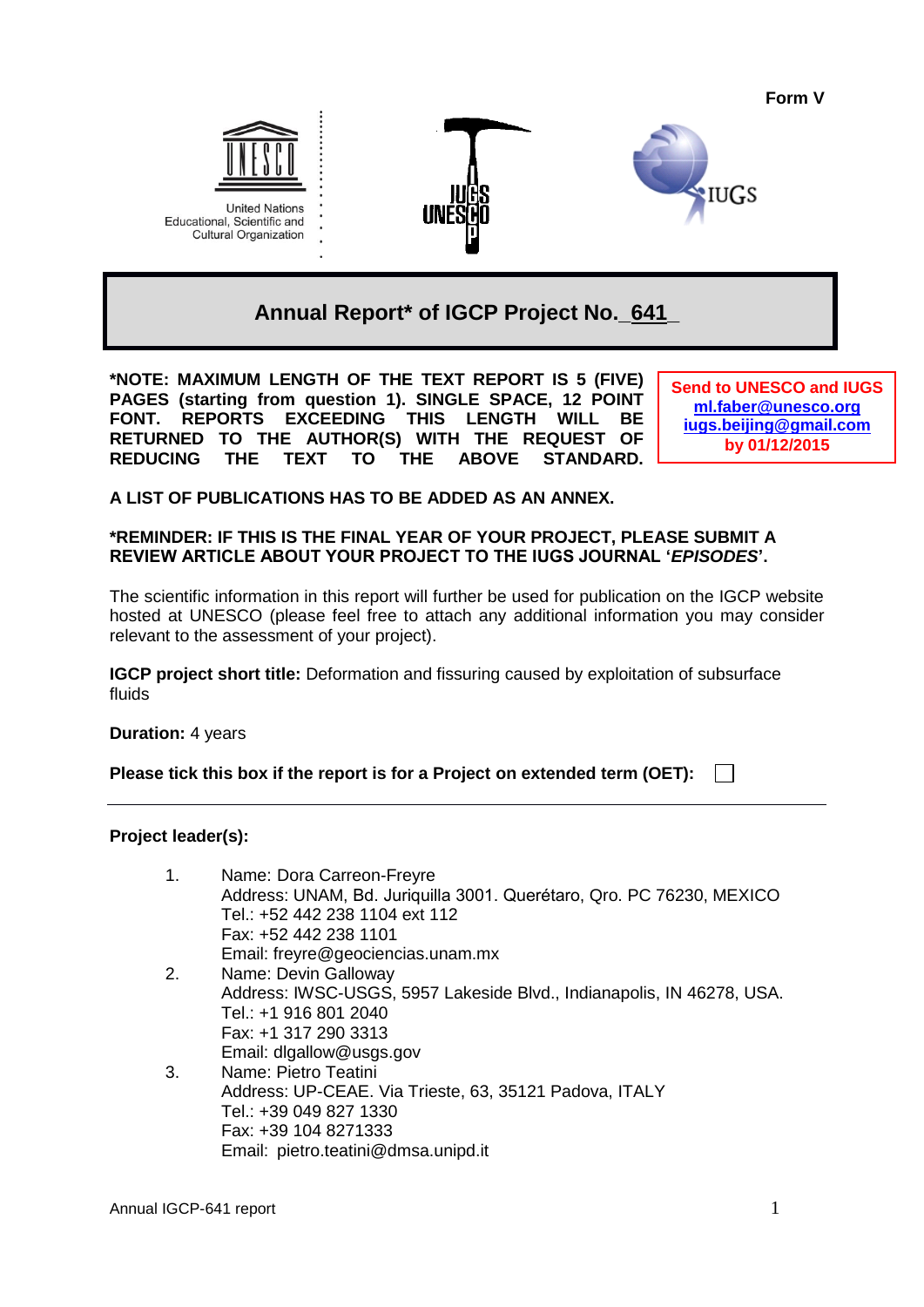4. Name: Shujun Ye Address: NU-Hydrosciences, Nanjing 210023, P. R. CHINA. Tel.: +86 25 8968 4150 Fax: +86 25 8368 6016 Email: sjye@nju.edu.cn

# **Project Secretary:**

Name: Carlos Hernandez Cabrera Address: UNAM, Bd. Juriquilla 3001. Querétaro, Qro. PC 76230, MEXICO Tel.: +52 442 238 1104 ext 174 Fax: +52 442 238 1101 Email: carlosh@geociencias.unam.mx

Date of submission of report: 15<sup>th</sup> December, 2015

# **Signature of project leader(s):**

| Leader              | <b>Signature</b> |  |
|---------------------|------------------|--|
| Dora Carreon-Freyre |                  |  |
| Devin Galloway      | Divin L Cathery  |  |
| Pietro Teatini      | Relho Testini    |  |
| Shujun Ye           | Shijan Pa        |  |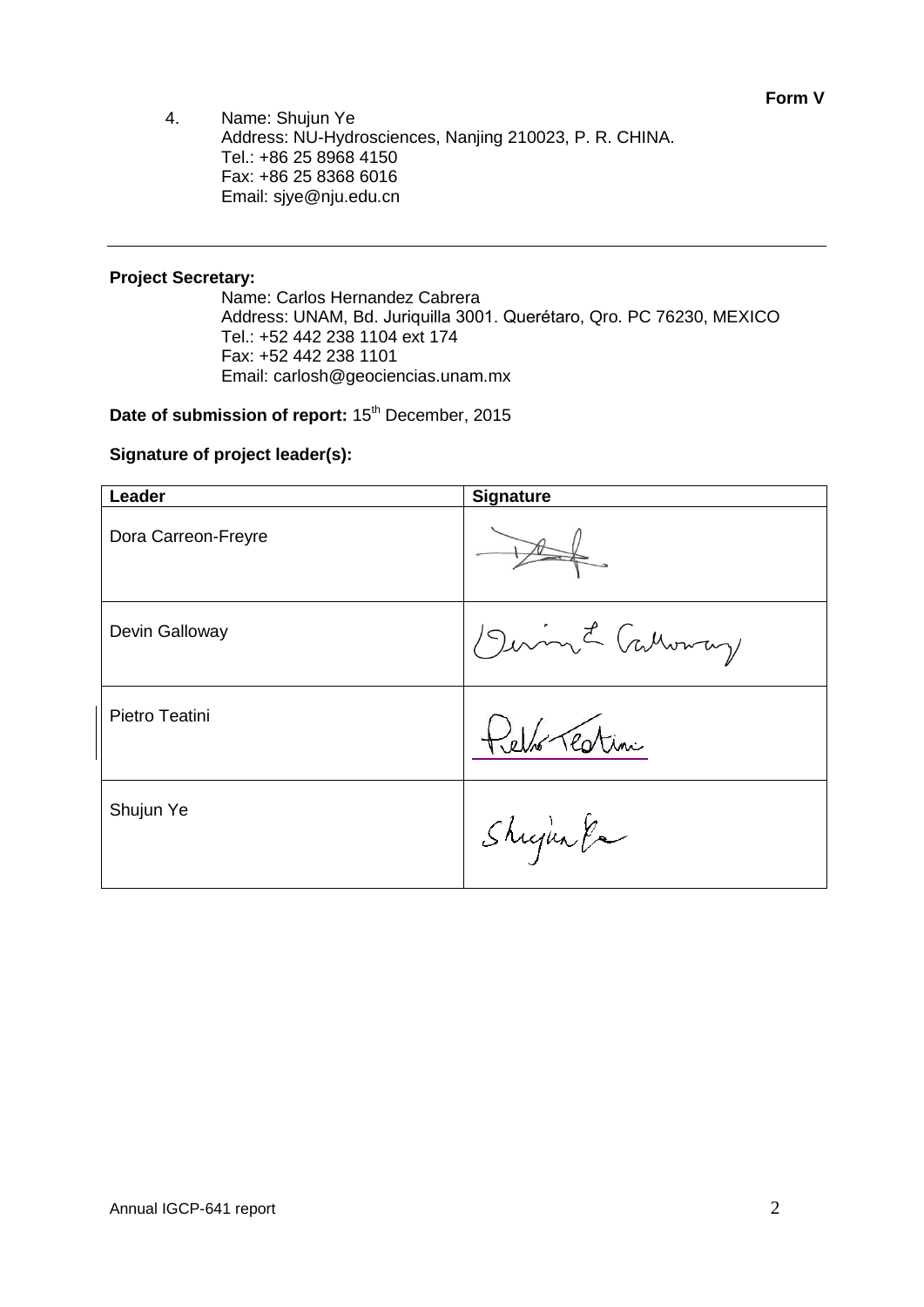# **IGCP 641 M3EF3. Annual Report 2015**

### **1. Website address(es) related to the project**

http://igcp641.org

### **2. Summary of major past achievements of the project**

N/A. This is the first year of the project, the leaders have been working together for more than 5 years organizing conferences, lectures, local projects and presentations.

### **3. Achievements of the project this year only**

#### *3.1. General scientific achievements (Meetings are not considered as scientific achievements, they should be listed under heading 3.3.)*

- Promoted integration, coordination and communication between scientists from different disciplines and countries by inviting experts to participate in knowledge exchange through the website (http://igcp641.org/participants/) and presentation of research in academic events. Forty-three participants from five countries are registered as participants of the project;
- Began development of a map of the global distribution of ground failure caused by subsurface fluid extraction by integrating reported study cases in the literature;
- Began characterization of the major ground-failure features in selected areas of Mexico City, Arizona and Nanjing (density, shape, length, aperture, depth, and dislocation);
- Integrated methodologies developed by each leader and project participants to investigate the generation/propagation of earth fissure and fault activation;
- Initiated establishment of a risk assessment procedure for determining the most probable conditions of ground failure.

# *3.2. List of IGCP project meetings/symposia and IGCP related meetings/symposia with exact attendance (if possible) and number of countries*

- Special Session on Ground Fracturing during the Ninth International Symposium on Land Subsidence (NISOLS) organized by the UNESCO Working Group on Land Subsidence and the Daido University in Nagoya in Japan. November 2015. http://www.nisols2015.com
- Presentation of the project at the American Geophysical Union Fall meeting. December 2015. H51A-1342: Mechanisms, Monitoring and Modeling Earth Fissure generation and Fault activation due to subsurface Fluid exploitation (M3EF3): A UNESCO-IGCP project in partnership with the UNESCO-IHP Working Group on Land Subsidence, by Pietro Teatini, Dora Carreón-Freyre, Devin L. Galloway and Shujun Ye. https://agu.confex.com/agu/fm15/meetingapp.cgi/Paper/65232.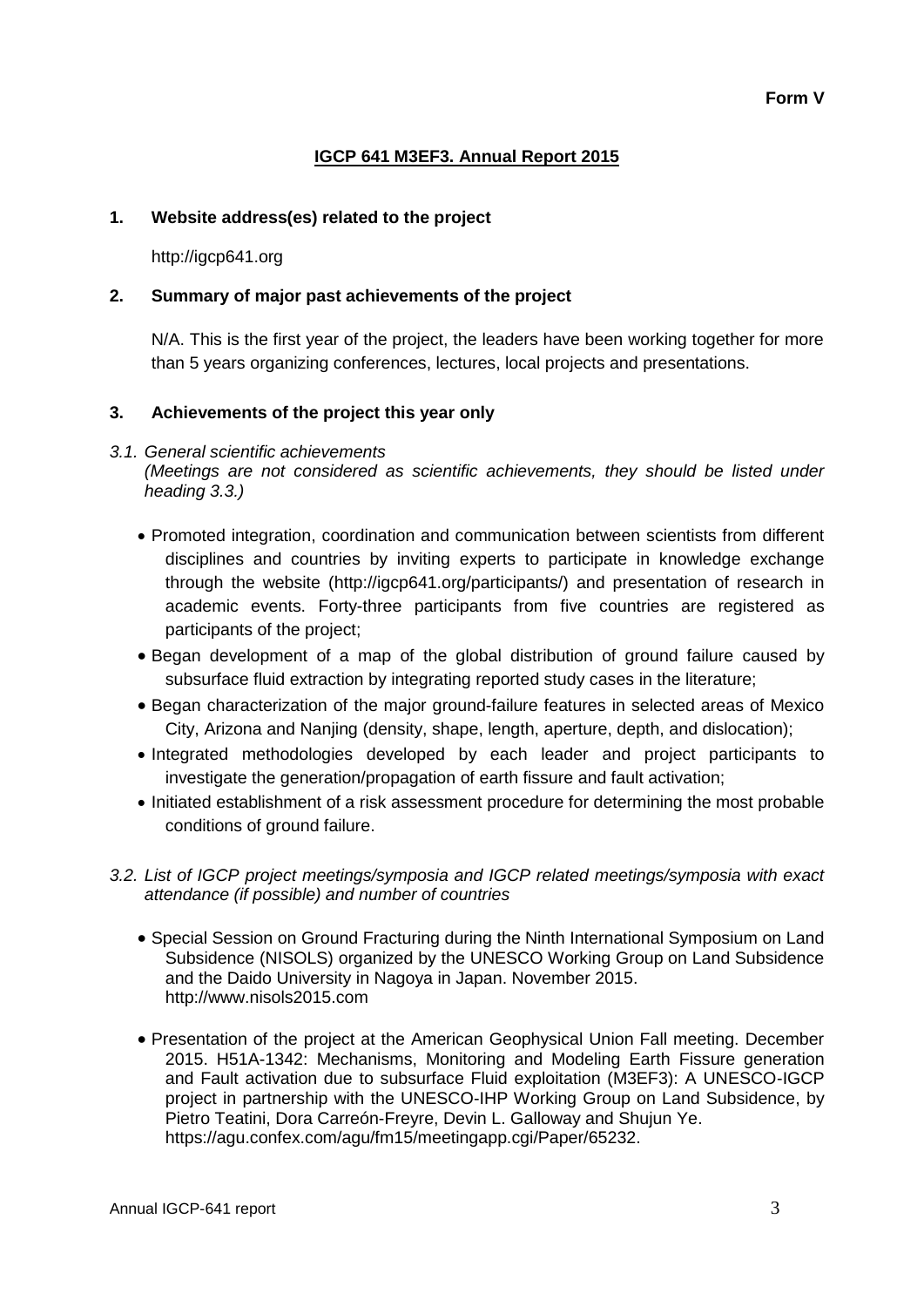*3.3. Educational, training or capacity building activities related to the IGCP project and IGCP project participants.*

First Workshop held by the University of Nanjing with the participation of all the leaders of the project and invited specialists from China, Italy and Mexico.

### *3.4. List of countries involved in the project:*

*Mexico, United States of America, Italy, Spain and People's Republic of China (PRC)*

*3.5. Participation of scientists from developing countries, and in particular young and women scientists: exact number and please describe how this project specifically benefited women scientists, young scientists and/or scientists from developing countries*

| <b>First Workshop</b><br><b>Nanjing University</b>          | Total number of<br>scientists | Number of male<br>scientists | Number of female<br>scientists |
|-------------------------------------------------------------|-------------------------------|------------------------------|--------------------------------|
| Number of participating<br>scientists                       | 17                            | 10                           |                                |
| Number of young<br>scientists/students (<35<br>years old)   | 10                            |                              |                                |
| <b>Number of scientists</b><br>from developing<br>countries |                               |                              |                                |

#### *3.6. List of the 5 most important publications (including maps) of this year a) could not have been published were if not for this project b) related to this project*

- **Carreon-Freyre, D.**; Cerca, M.; Ochoa-Gonzalez, G.; **Teatini, P.**; Zuñiga, R. Shearing along faults and stratigraphic joints controlled by land subsidence in the Valley of Queretaro, Mexico. **Galloway, D.**, Editor. Special issue on Land Subsidence, Hydrogeology Journal, Springer. Accepted for publication.
- **Ye,S.J**., Xue, Y.Q., Wu, J.C., Yan, X.X., Yu, J., Progression and mitigation of land subsidence in China. **Galloway, D.**, Editor. Special issue on Land Subsidence, Hydrogeology Journal, Springer. Accepted for publication.
- Franceschini, M. Ferronato, C. Janna, and **P. Teatini**, A novel Lagrangian approach for a stable numerical simulation of the mechanics of faults. Journal of Computational Physics. Submitted.

*Full bibliography of this year (listed by author in alphabetical order with the most recent work listed first) has to be submitted as an annex. Distinguish between peer review literature and other (no abstracts).* 

> *a) could not have been published were if not for this project b) related to this project*

*NISOLS Proceedings:*

1. **Carreón-Freyre, D.**, Gonzalez-Hernandez, M., Martinez-Alfaro, D., Solis-Valdez, S., Vega-Gonzalez, M., Cerca, M., Millan-Malo, B., Gutierrez-Calderon, R., and Centeno-Salas, F., 2015. Analysis of the variation of the compressibility index (Cc) of volcanic clays and its application to estimate subsidence in lacustrine areas. Special Issue: Prevention and mitigation of natural and anthropogenic hazards due to land subsidence. Ninth International Symposium on Land Subsidence (NISOLS). Proc. IAHS, 372, 273–279, proc-iahs.net/372/273/2015/ doi:10.5194/piahs-372-273-2015.

Annual IGCP-641 report 4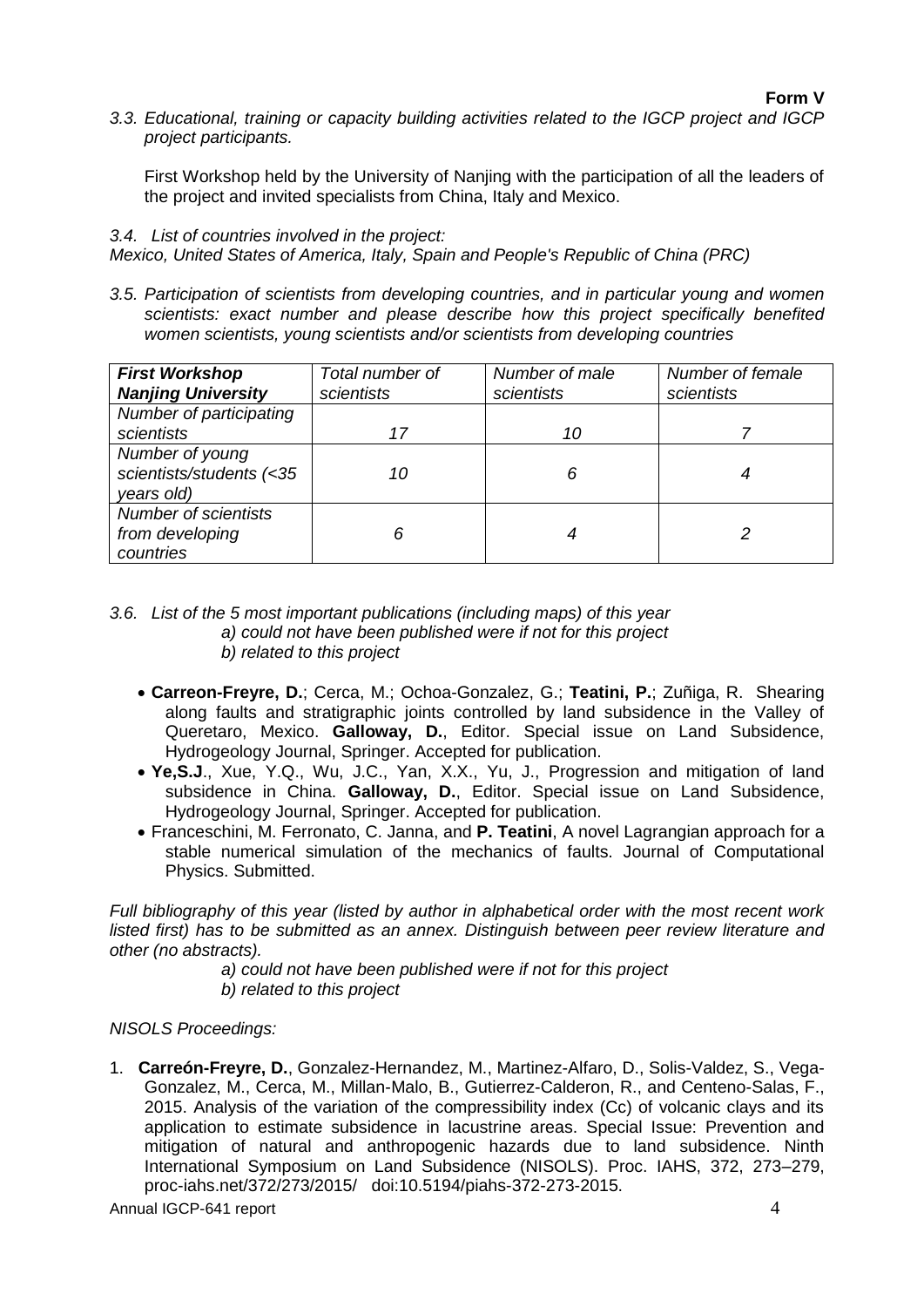# **Form V**

- 2. Centeno-Salas, F., **Carreón-Freyre, D.**, Flores-Garcia, W., Gutierrez-Calderon, R. and Sanchez-Luna, E., 2015. Application of high resolution geophysical prospecting to assess the risk related to subsurface deformation in Mexico City. Special Issue: Prevention and mitigation of natural and anthropogenic hazards due to land subsidence. Ninth International Symposium on Land Subsidence (NISOLS). Proc. IAHS, 372, 267–272, proc-iahs.net/372/267/2015/ doi:10.5194/piahs-372-267-2015.
- 3. Franceschini, A., **Teatini, P.**, Janna, C., Ferronato, M., Gambolati, G., **Ye, S.** and **Carreon**-**Freyre, D.**, 2015. Modeling ground rupture due to groundwater withdrawal: applications to test cases in China and Mexico. Special Issue: Prevention and mitigation of natural and anthropogenic hazards due to land subsidence. Ninth International Symposium on Land Subsidence (NISOLS). Proc. IAHS, 372, 63–68, prociahs.net/372/63/2015/ doi:10.5194/piahs-372-63-2015.
- 4. **Ye, S**., Luo, Y., Wu, J., Teatini, P., Wang, H., Jiao, H., 2015. Three dimensional numerical modeling of land subsidence in Shangai. Special Issue: Prevention and mitigation of natural and anthropogenic hazards due to land subsidence. Ninth International Symposium on Land Subsidence (NISOLS). Proc. IAHS, 372, 443–448, prociahs.net/372/443/2015/ doi:10.5194/piahs-372-443-2015.
- 5. Cerca, M., Rocha, L., **Carreon-Freyre, D.**, Aranda, J., 2015. Physical experiments of land subsidence within a maar crater; insights for porosity variations and fracture localization. Special Issue: Prevention and mitigation of natural and anthropogenic hazards due to land subsidence. Ninth International Symposium on Land Subsidence (NISOLS). Proc. IAHS, 372, 285-290–448, proc-iahs.net/372/285/2015/ doi:10.5194/piahs-372-285-2015.
- 6. **Ye., S.**, Wang., Y., Wu, J., **Teatini, P.**, Yu, J., Gong, X., Wang, G., 2015. Characterization of eart fissures in South Jiangsu, China. Special Issue: Prevention and mitigprociahs.net/372/519/2015/ation of natural and anthropogenic hazards due to land subsidence. Ninth International Symposium on Land Subsidence (NISOLS). Proc. IAHS, 372, 249-253, proc-iahs.net/372/249/2015/ doi:10.5194/piahs-372-249-2015.
- 7. Gonzalez-Hernandez, M., **Carreón-Freyre, D.**, Gutierrez-Calderon, R., Cerca, M. and Flores-Garcia, W., 2015. Mass Movement Processes triggered by Land Subsidence in Iztapalapa, the eastern part of Mexico City. Special Issue: Prevention and mitigation of natural and anthropogenic hazards due to land subsidence. Ninth International Symposium on Land Subsidence (NISOLS). Proc. IAHS, 372, 261–265, prociahs.net/372/261/2015/ doi:10.5194/piahs-372-261-2015.
- 8. Wang, Z., Zhang, Y., Wu, J., Yu, J., and Gong, X., 2015. Numerical simulation of earth fissures due to groundwater withdrawal. Special Issue: Prevention and mitigation of natural and anthropogenic hazards due to land subsidence. Ninth International Symposium on Land Subsidence (NISOLS). Proc. IAHS, 372, 395–398, prociahs.net/372/395/2015/ doi:10.5194/piahs-372-395-2015.
- *3.7. Activities involving other IGCP projects, UNESCO, IUGS or others*
- *UNESCO IHP Working Group on Land Subsidence. Ninth International Symposium on Land Subsidence, November 2015,* Proc. IAHS, 372, Daito, K. and **Galloway, D.** eds., 2015, http://proc-iahs.net/372/.
- *UNESCO IHP Working Group on Land Subsidence. Presentation at the American Geophysical Union Fall meeting. December 2015. H51A-1344: The UNESCO-IHP Working Group on Land Subsidence: Four Decades of International Contributions to Hydrogeological Related Subsidence Research and Knowledge Exchange, by Devin L. Galloway, Dora Carreón-Freyre, Pietro Teatini and Shujun Ye, [https://agu.confex.com/agu/fm15/meetingapp.cgi/Paper/67403.](https://agu.confex.com/agu/fm15/meetingapp.cgi/Paper/67403)*
- *UNESCO IHP U.S. National Committee Meetings. Participated in semi-annual meetings: Devin Galloway presented progress and updates of IGCP-641 project.*

Annual IGCP-641 report 5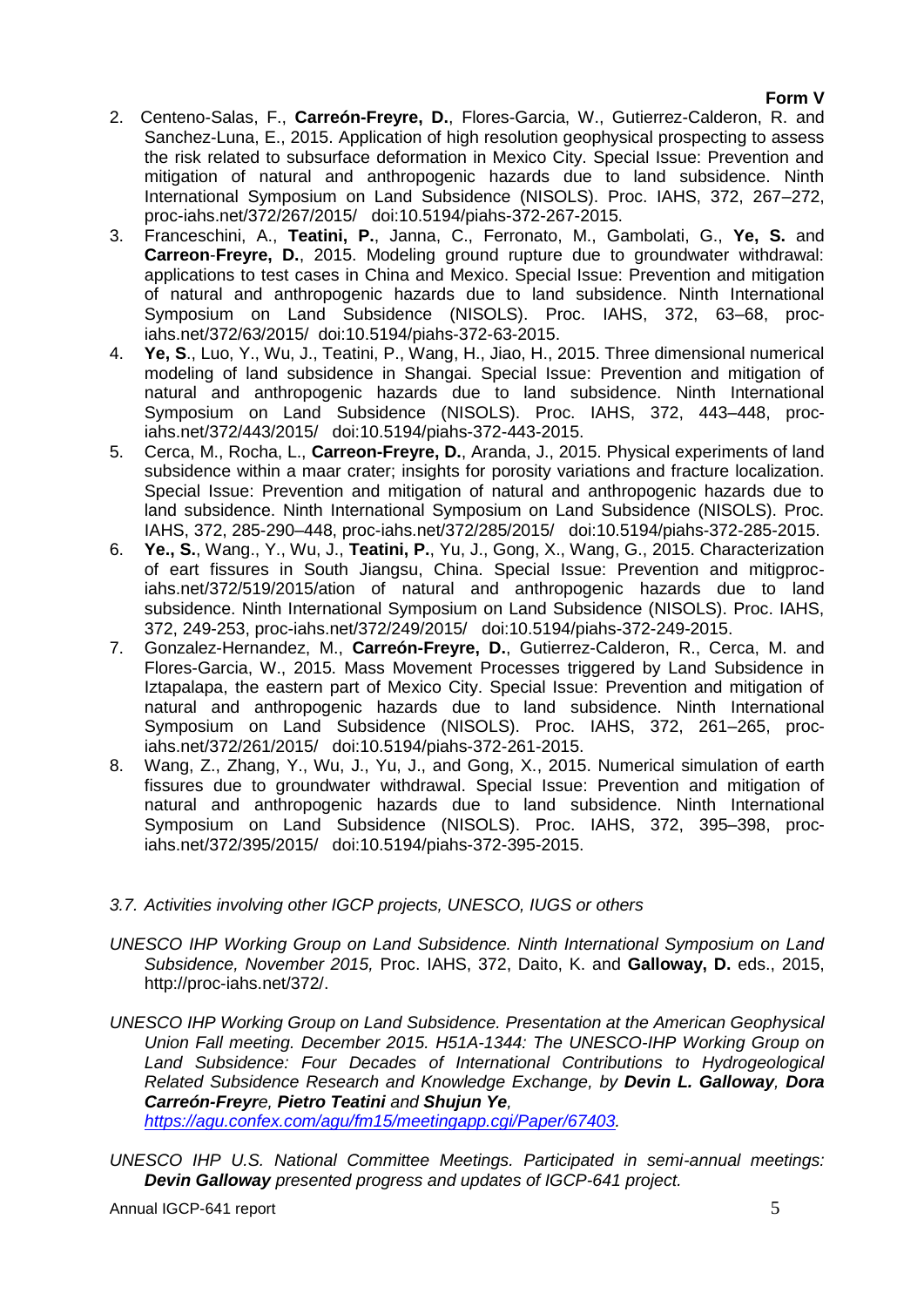*3.8. Scientific Legacy: Is there a need for storage of publications, field data, and other results of the project? Do you have a clear vision concerning where the data would be stored and who will be the custodian?*

Yes, we have the need to store the input and output database of the project, a server can be acquired and managed by the Universidad Nacional Autónoma de México (UNAM) or by the University of Padua and/or a space in the cloud can be rented.

*3.9. What tangible improvements has your project obtained? (Besides publications, we are interested to hear about improvements to research, scientific contacts, policy implications, etc)*

We are working on knowledge exchange regarding the implementation of public policies in developing countries such as Mexico and Indonesia, taking successful examples from Japan, the Netherlands and USA, and also taking lessons and successful experience from the developing country of China.

*3.10. What kinds of activities in respect to the benefit of society and science outreach has your project undertaken?*

We are emphasizing the dissemination of the project results and focusing on engaging students and young researchers to actively participate in the project. We are including government officials in the project as well.

*3.11. What kind of public information (media reports, etc) has your project generated? And how do you evaluate their impact?*

The proceedings of the NISOLS were published by the International Association of Hydrological Sciences (IASH) that have a worldwide distribution.

We are working on having a link to our IGCP-641 project in the websites involved with groundwater, natural resources and risk management in different countries*.*

# **4. Activities planned**

#### *4.1. General goals*

Enlarge the M3EF3 participant network of researchers;

Continue the integration of a map of worldwide occurrence of ground failure with related metadata (related papers, fissure geometry, causes, etc.);

Model 3D land subsidence and Earth fissuring at the selected study sites.

### *4.2. Tentative list of specific meetings and field trips (please list the participating countries)*

Organization of the Second IGCP-641 Workshop, that will take place in November 2016 in Puerto Vallarta, Mexico. In association with the Mexican Geophysical Union (UGM, Union Geofisica Mexicana) and the Universidad Nacional Autónoma de México (UNAM).

Organize a field trip in Mexico and/or in other countries, like Indonesia.

# **5. Project funding requested**

Annual IGCP-641 report 6 and 1988 and 1988 and 1988 and 1988 and 1988 and 1988 and 1988 and 1988 and 1988 and 1988 and 1988 and 1988 and 1988 and 1988 and 1988 and 1988 and 1988 and 1988 and 1988 and 1988 and 1988 and 1988 \$ 5000 USD